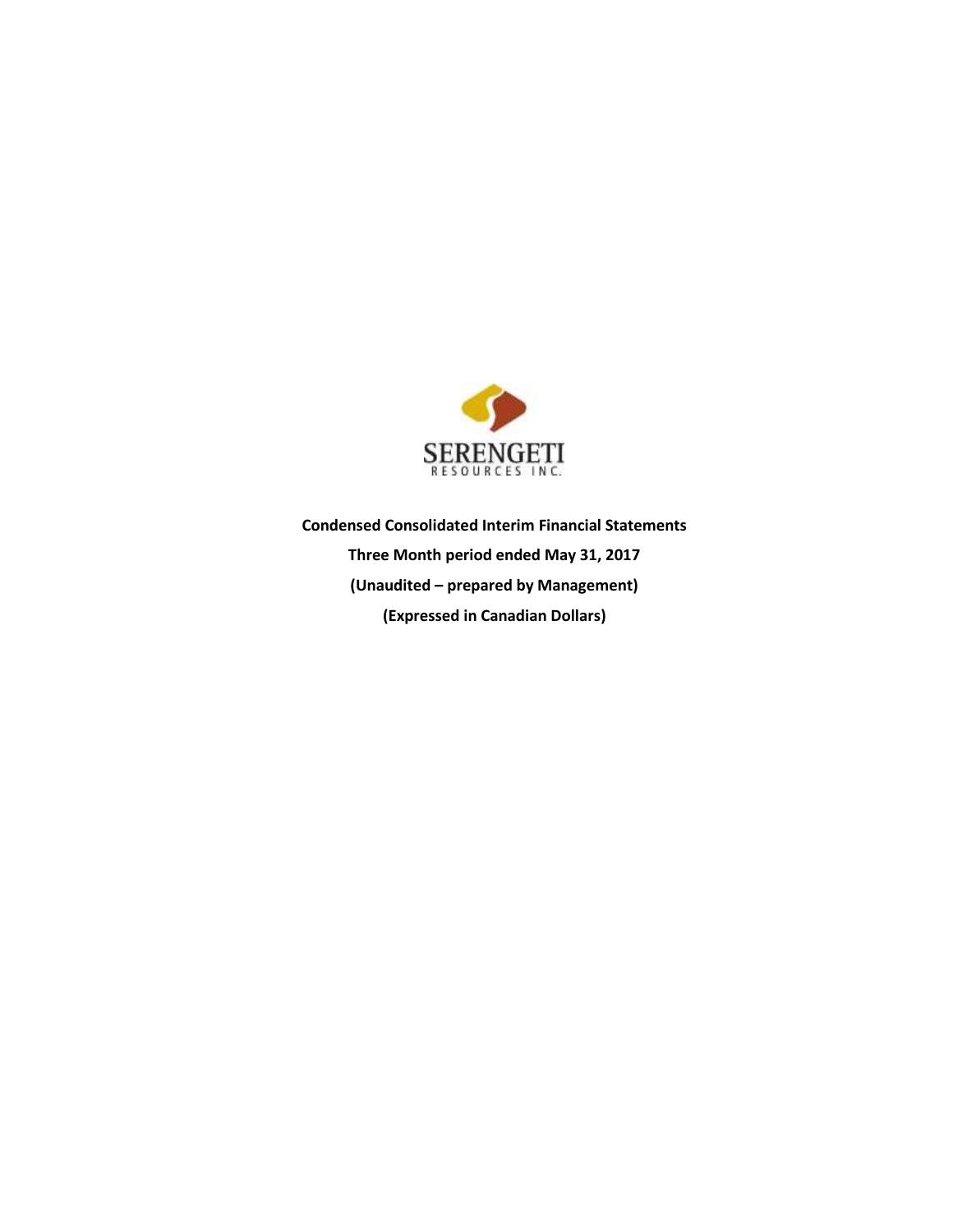*Condensed Consolidated Unaudited Interim Financial Statements* 

*In accordance with National Instruments 51-102 released by the Canadian Securities Administrators, the Company discloses that its auditors have not reviewed the condensed consolidated interim unaudited financial statements for the three month period ended May 31, 2017.*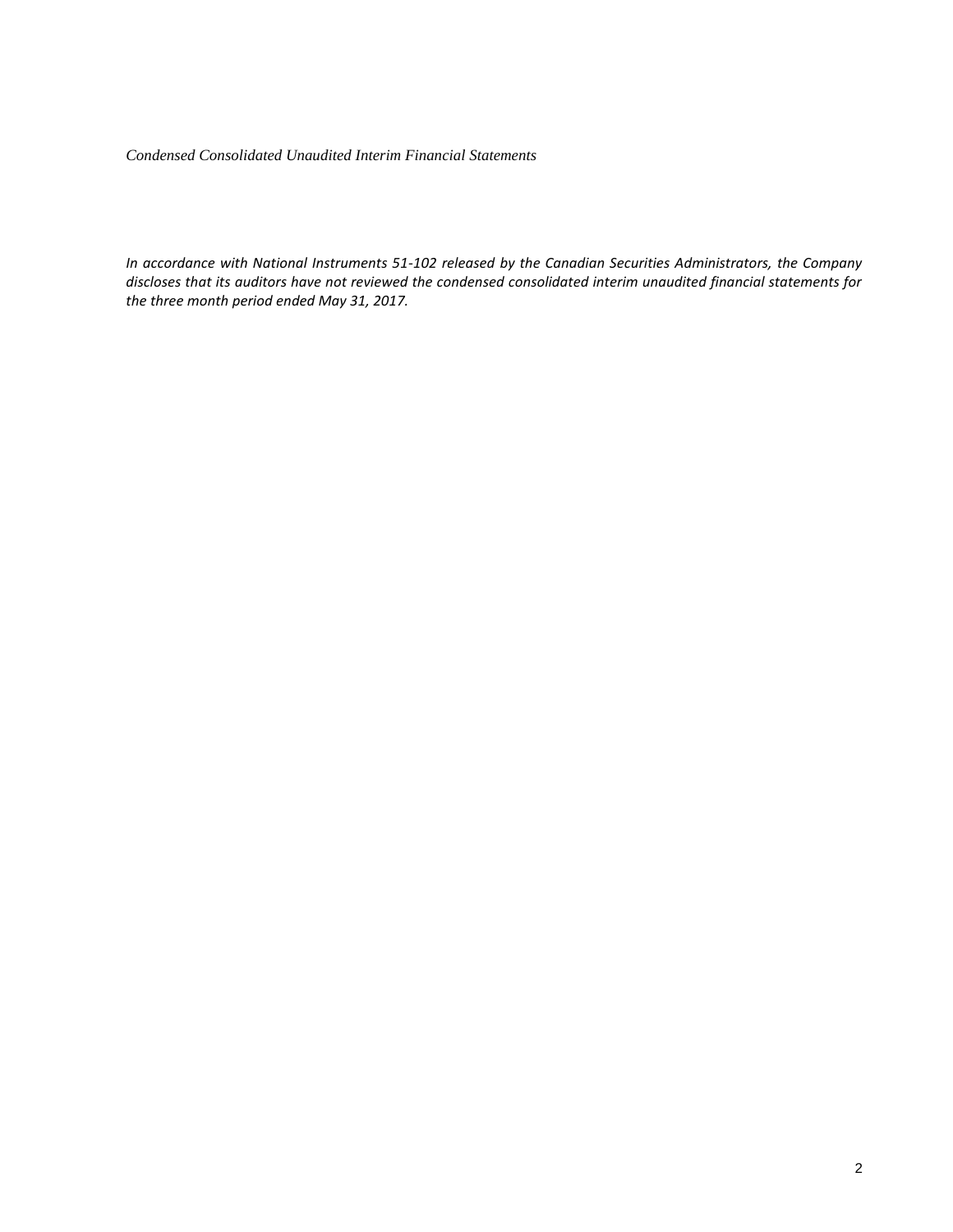|                                            | <b>Notes</b>   | May 31,<br>2017  |    | February 28,<br>2017 |
|--------------------------------------------|----------------|------------------|----|----------------------|
| <b>ASSETS</b>                              |                |                  |    |                      |
| <b>Current assets</b>                      |                |                  |    |                      |
| Cash and cash equivalents                  | 3              | \$<br>429,369    | Ś. | 406,451              |
| Receivables                                | 4              | 11,697           |    | 7,982                |
| Prepaid expenses                           |                | 15,912           |    | 14,893               |
|                                            |                | 456,978          |    | 429,326              |
| <b>Non-current assets</b>                  |                |                  |    |                      |
| Equipment                                  |                | 2,885            |    | 3,119                |
| Exploration and evaluation assets          | 6              | 19,142,672       |    | 19,034,436           |
| <b>Reclamation deposits</b>                | 5              | 83,024           |    | 73,024               |
|                                            |                | 19,228,581       |    | 19,110,579           |
| <b>TOTAL ASSETS</b>                        |                | \$<br>19,685,559 | \$ | 19,539,905           |
| <b>LIABILITIES</b>                         |                |                  |    |                      |
| <b>Current liabilities</b>                 |                |                  |    |                      |
| Trade payables and accrued liabilities     | $\overline{7}$ | \$<br>65,590     | \$ | 72,264               |
| Short-term debt - notes payable            | 11             | 57,300           |    | 57,300               |
|                                            |                | 122,890          |    | 129,564              |
| <b>TOTAL LIABILITIES</b>                   |                | 122,890          |    | 129,564              |
| <b>SHAREHOLDERS' EQUITY</b>                |                |                  |    |                      |
| Share capital                              | 8              | 39,661,185       |    | 39,361,430           |
| Warrants                                   | 8              | 189,704          |    | 221,959              |
| Reserves                                   |                | 7,836,634        |    | 7,836,634            |
| Deficit                                    |                | (28, 124, 854)   |    | (28,009,682)         |
| <b>TOTAL SHAREHOLDERS' EQUITY</b>          |                | 19,562,669       |    | 19,410,341           |
| <b>TOTAL LIABILITIES AND SHAREHOLDERS'</b> |                |                  |    |                      |
| <b>EQUITY</b>                              |                | \$<br>19,685,559 | \$ | 19,539,905           |

Nature of operations and going concern (Note 1) Subsequent events (Note 11)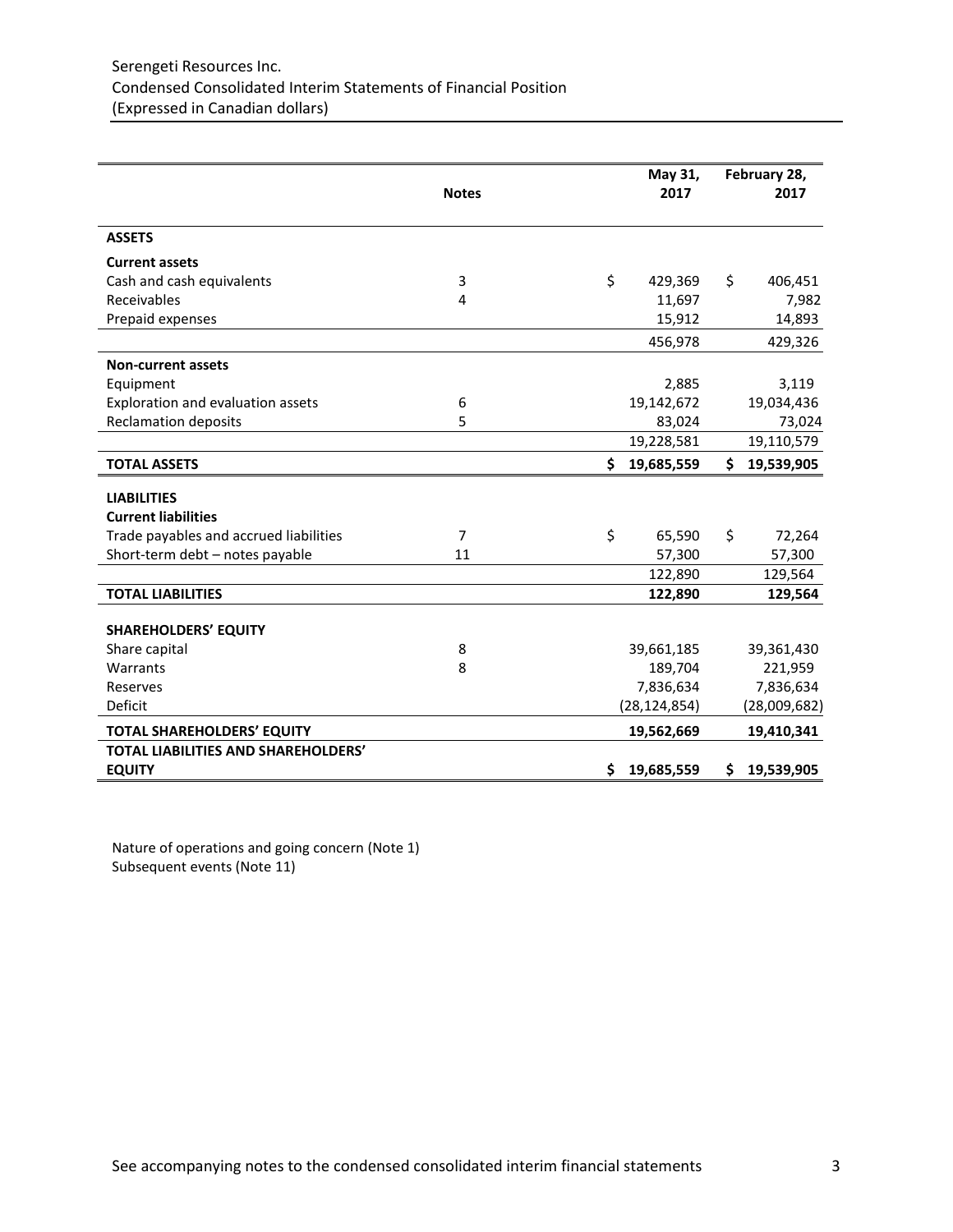# Serengeti Resources Inc. Condensed Consolidated Interim Statements of Loss and Comprehensive Loss (Expressed in Canadian dollars)

|                                          | Three month period ended |                 |    |              |  |
|------------------------------------------|--------------------------|-----------------|----|--------------|--|
|                                          |                          | May 31, 2017    |    | May 31, 2016 |  |
| <b>Expenses</b>                          |                          |                 |    |              |  |
| Consulting                               | \$                       | 20,644          | -S | 10,683       |  |
| Conventions and tradeshows               |                          | 11,340          |    | 3,168        |  |
| Corporate development                    |                          |                 |    | 4,577        |  |
| Depreciation                             |                          | 234             |    | 334          |  |
| Investor relations                       |                          | 19,700          |    | 3,627        |  |
| Management fees                          |                          | 39,436          |    | 30,935       |  |
| Office and miscellaneous                 |                          | 15,687          |    | 22,684       |  |
| Professional fees                        |                          | 6,650           |    | 8,077        |  |
| Project investigation costs              |                          |                 |    | 1,086        |  |
| Share-based payments                     |                          |                 |    | 40,153       |  |
| Transfer agent and filing fees           |                          | 3,250           |    | 2,419        |  |
|                                          |                          | (116, 941)      |    | (127, 743)   |  |
| Interest income                          |                          | 1,769           |    |              |  |
| Net loss before income taxes             |                          | (115, 172)      |    | (127, 743)   |  |
|                                          |                          |                 |    |              |  |
| Loss and comprehensive loss for period   | \$                       | $(115, 172)$ \$ |    | (127, 743)   |  |
| Loss per share - basic and diluted       | \$                       | $(0.00)$ \$     |    | (0.00)       |  |
| Weighted average number of common shares |                          |                 |    |              |  |
| outstanding                              |                          | 73,835,125      |    | 63,120,821   |  |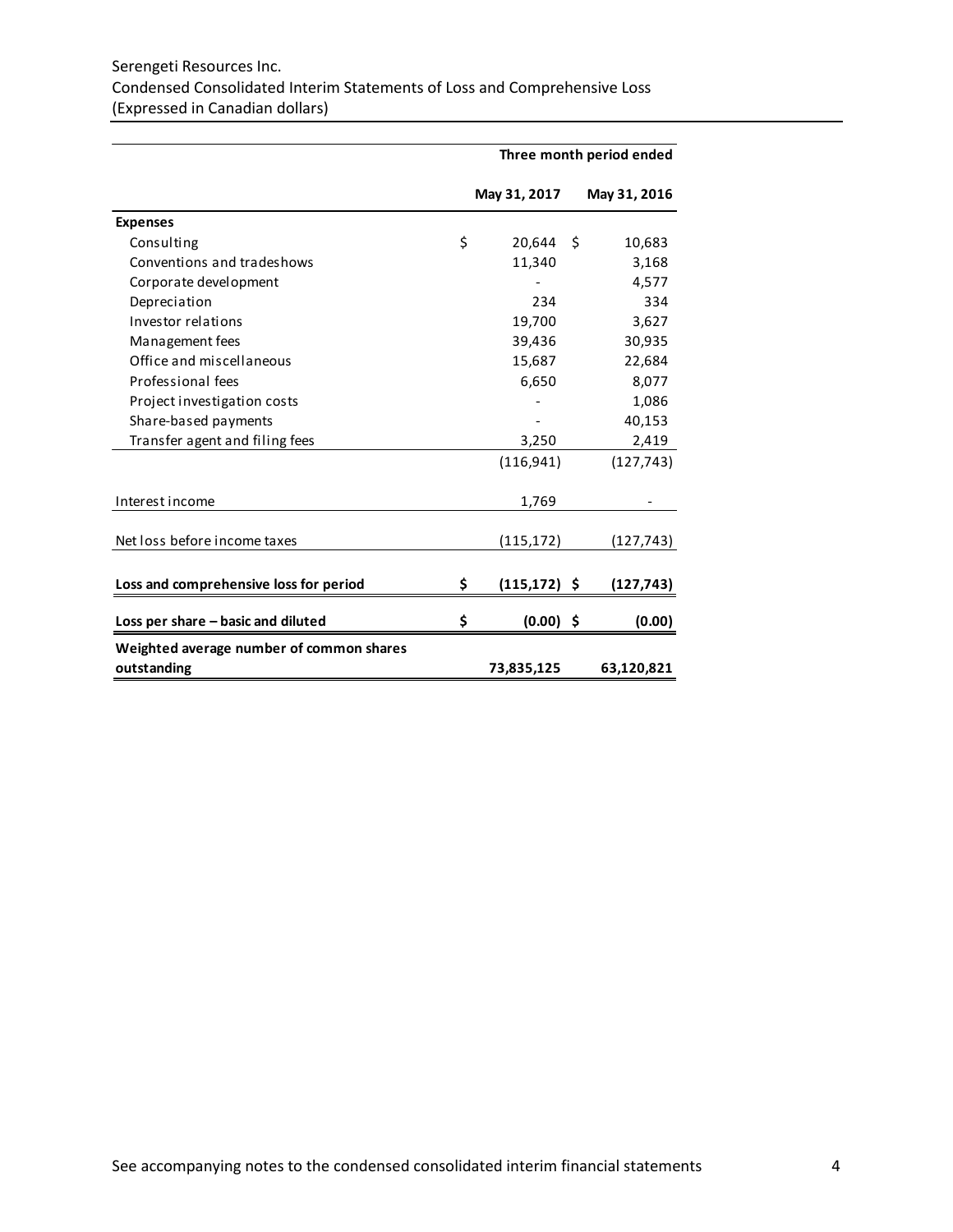# Serengeti Resources Inc. Condensed Consolidated Interim Statements of Changes in Shareholders' Equity (Expressed in Canadian dollars)

|                                                           |                     | Share capital |                                        |     |                          | Reserves |                                       |     |                                   |                          |
|-----------------------------------------------------------|---------------------|---------------|----------------------------------------|-----|--------------------------|----------|---------------------------------------|-----|-----------------------------------|--------------------------|
|                                                           | Number of<br>shares |               | Amount                                 |     | Warrants                 |          | Share-based<br>payment<br>reserve     |     | Deficit                           | Total                    |
| Balance at February 29, 2016                              | $63,120,821$ \$     |               | 38,781,638                             | \$  | 72,471                   | -S       | 7,543,288                             | S   | $(27, 115, 258)$ \$               | 19,282,139               |
| Share-based payments                                      | ۰                   |               | ٠                                      |     |                          |          | 40,153                                |     |                                   | 40,153                   |
| Net loss for the period<br>Balance at May 31, 2016        | ۰<br>63,120,821     | -S            | $\overline{\phantom{a}}$<br>38,781,638 | \$  | $\blacksquare$<br>72,471 | -S       | $\overline{\phantom{a}}$<br>7,583,441 | \$. | (127, 743)<br>$(27, 243, 001)$ \$ | (127, 743)<br>19,194,549 |
| Balance at February 28, 2017                              | 71,543,821 \$       |               | 39,361,430                             | \$. | 221,959                  | -\$      | 7,836,634                             | \$. | $(28,009,682)$ \$                 | 19,410,341               |
| Shares issued for cash - exercise of warrants             | 5,350,000           |               | 267,500                                |     |                          |          |                                       |     |                                   | 267,500                  |
| Reallocation - fair market value of warrants<br>exercised | ۰                   |               | 32,255                                 |     | (32, 255)                |          |                                       |     |                                   | $\overline{\phantom{a}}$ |
| Net loss for the period                                   |                     |               |                                        |     |                          |          |                                       |     | (115, 172)                        | (115, 172)               |
| Balance at May 31, 2017                                   | 76,893,821          | -S            | 39,661,185                             | \$. | 189,704                  | S        | 7,836,634                             | \$. | $(28, 124, 854)$ \$               | 19,562,669               |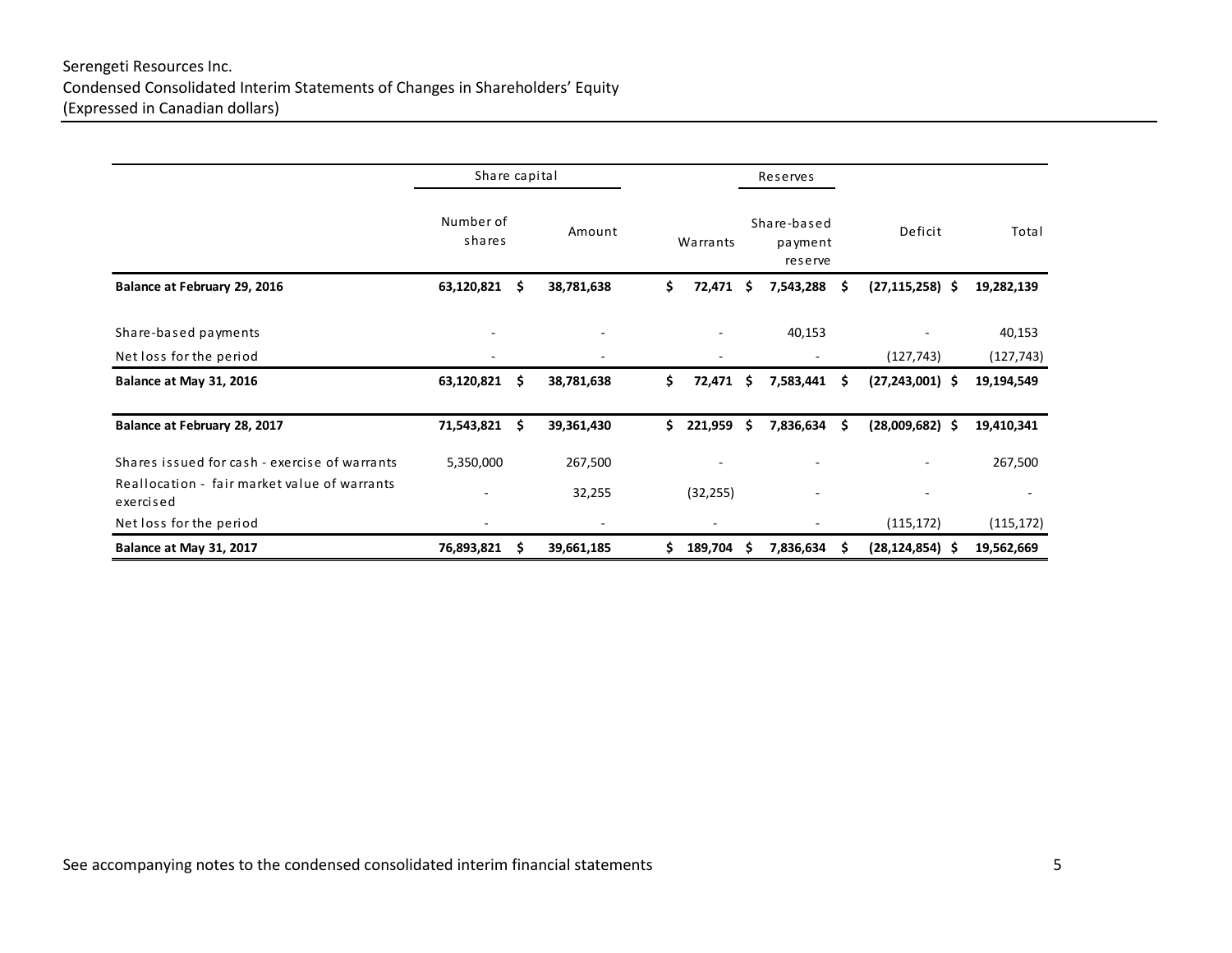|                                                  | Three month period ended |    |                 |    |              |  |
|--------------------------------------------------|--------------------------|----|-----------------|----|--------------|--|
|                                                  | Note                     |    | May 31, 2017    |    | May 31, 2016 |  |
| <b>Operating activities</b>                      |                          |    |                 |    |              |  |
| Net loss for the period                          |                          | \$ | $(115, 172)$ \$ |    | (127, 743)   |  |
| Adjustments for non-cash items:                  |                          |    |                 |    |              |  |
| Depreciation                                     |                          |    | 234             |    | 334          |  |
| Share-based payments                             |                          |    |                 |    | 40,153       |  |
| Changes in non-cash working capital items:       |                          |    |                 |    |              |  |
| Receivables                                      |                          |    | (3, 715)        |    | (1, 562)     |  |
| Prepaid expenses                                 |                          |    | (1,019)         |    | (17, 728)    |  |
| Trade payables and accrued liabilities           |                          |    | (9, 566)        |    | 14,160       |  |
| Notes payable - accrual                          |                          |    |                 |    | 13,815       |  |
| Net cash flows used in operating activities      |                          |    | (129, 238)      |    | (78, 571)    |  |
|                                                  |                          |    |                 |    |              |  |
| <b>Investing activities</b>                      |                          |    |                 |    |              |  |
| Expenditures on exploration and evaluation       |                          |    |                 |    |              |  |
| assets<br>Recovery of exploration and evaluation |                          |    | (105, 344)      |    | (32,621)     |  |
| property expenditure                             | 6                        |    |                 |    |              |  |
| Reclamation deposits                             |                          |    |                 |    | 1,200,000    |  |
|                                                  |                          |    | (10,000)        |    |              |  |
| Net cash flows provided by investing activities  |                          |    | (115, 344)      |    | 1,167,379    |  |
| <b>Financing activities</b>                      |                          |    |                 |    |              |  |
|                                                  |                          |    |                 |    |              |  |
| Proceeds on issuance of common shares            | 8                        |    | 267,500         |    |              |  |
| Net cash flows provided by financing activities  |                          |    | 267,500         |    |              |  |
| Increase (decrease) in cash and cash             |                          |    |                 |    |              |  |
| equivalents                                      |                          |    | 22,918          |    | 1,088,808    |  |
| Cash and cash equivalents, beginning of          |                          |    |                 |    |              |  |
| period                                           |                          |    | 406,451         |    | 146,169      |  |
| Cash and cash equivalents, ending of period      |                          | \$ | 429,369         | \$ | 1,234,977    |  |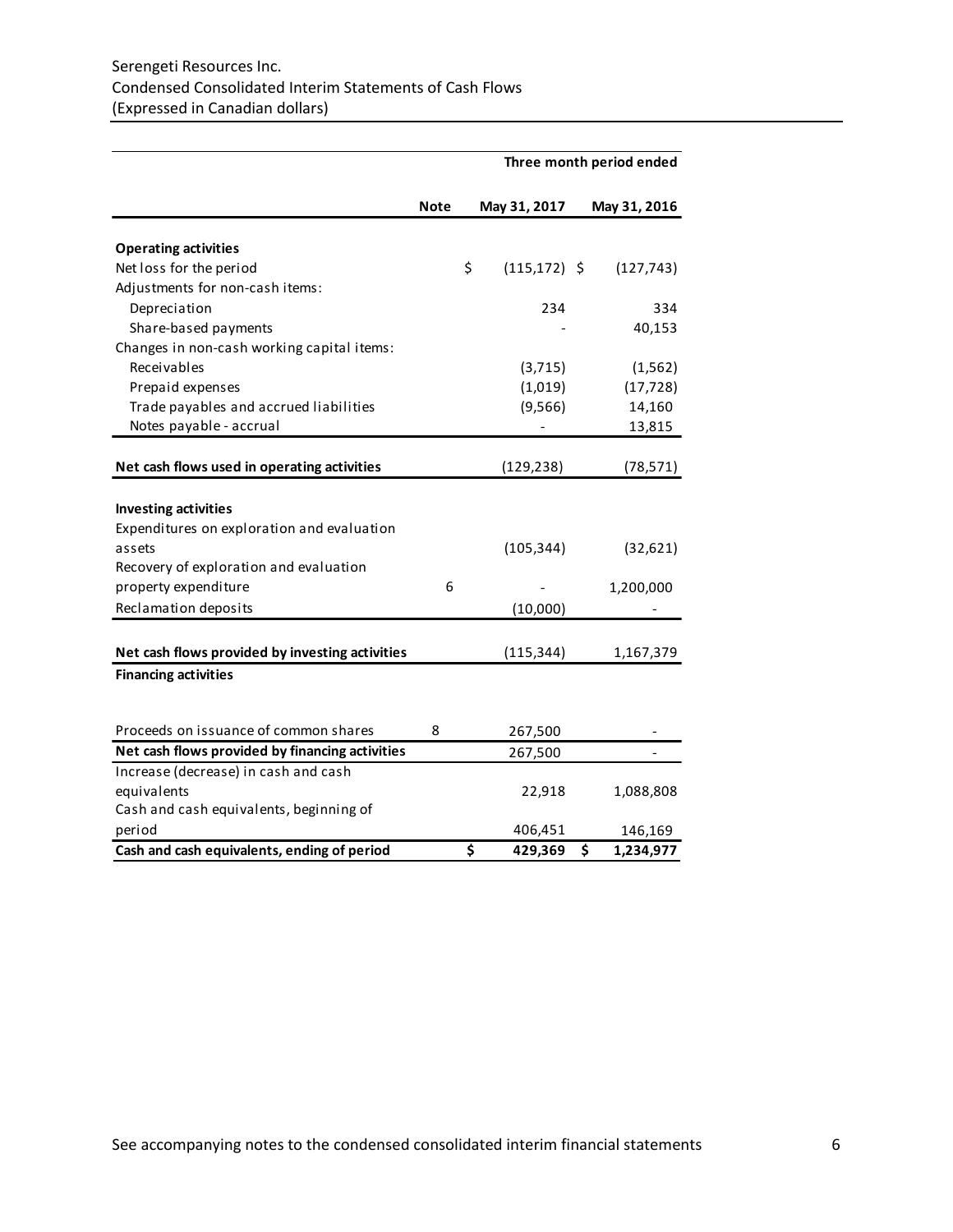## **1. Nature of operations and going concern**

Serengeti Resources Inc. (the "Company" or "Serengeti") was incorporated on March 5, 1973, under the laws of the province of British Columbia, Canada, and its principal activity is the acquisition and exploration of mineral properties in Canada. The Company's shares are traded on the TSX Venture Exchange ("TSX-V") under the symbol "SIR-V".

The head office and principal address of the Company is located at 800 West Pender Street, Suite 520, Vancouver, British Columbia, Canada, V6C 2V6. The Company's registered and records office address is 1185 West Georgia Street, Suite 1750, Vancouver, British Columbia, Canada, V6E 4E6.

## **2. Significant accounting policies and basis of preparation**

These condensed consolidated interim financial statements were authorized for issue by the directors of the Company on July 28, 2017.

## *Statement of compliance with International Financial Reporting Standards*

These condensed consolidated interim financial statements have been prepared in accordance with International Accounting Standard 34, Interim Financial Reporting ("IAS 34") using accounting policies consistent with International Financial Reporting Standards ("IFRS") as issued by the International Accounting Standards Board ("IASB") and interpretations of the International Financial Reporting Interpretations Committee ("IFRIC"). The accounting policies and methods of computation applied by the Company in these condensed consolidated interim financial statements are the same as those applied in the Company's annual financial statements as at and for the year ended February 28, 2017.

The condensed consolidated interim financial statements do not include all of the information and note disclosures required for full annual financial statements and should be read in conjunction with the Company's annual financial statements as at and for the year ended February 28, 2017.

## **3. Cash and cash equivalents**

|                                    | May 31, | February 28, |
|------------------------------------|---------|--------------|
|                                    | 2017    | 2017         |
| Cash at bank                       | 96,869  | 6,451        |
| Guaranteed investment certificates | 332,500 | 400,000      |
|                                    | 429,369 | 406,451      |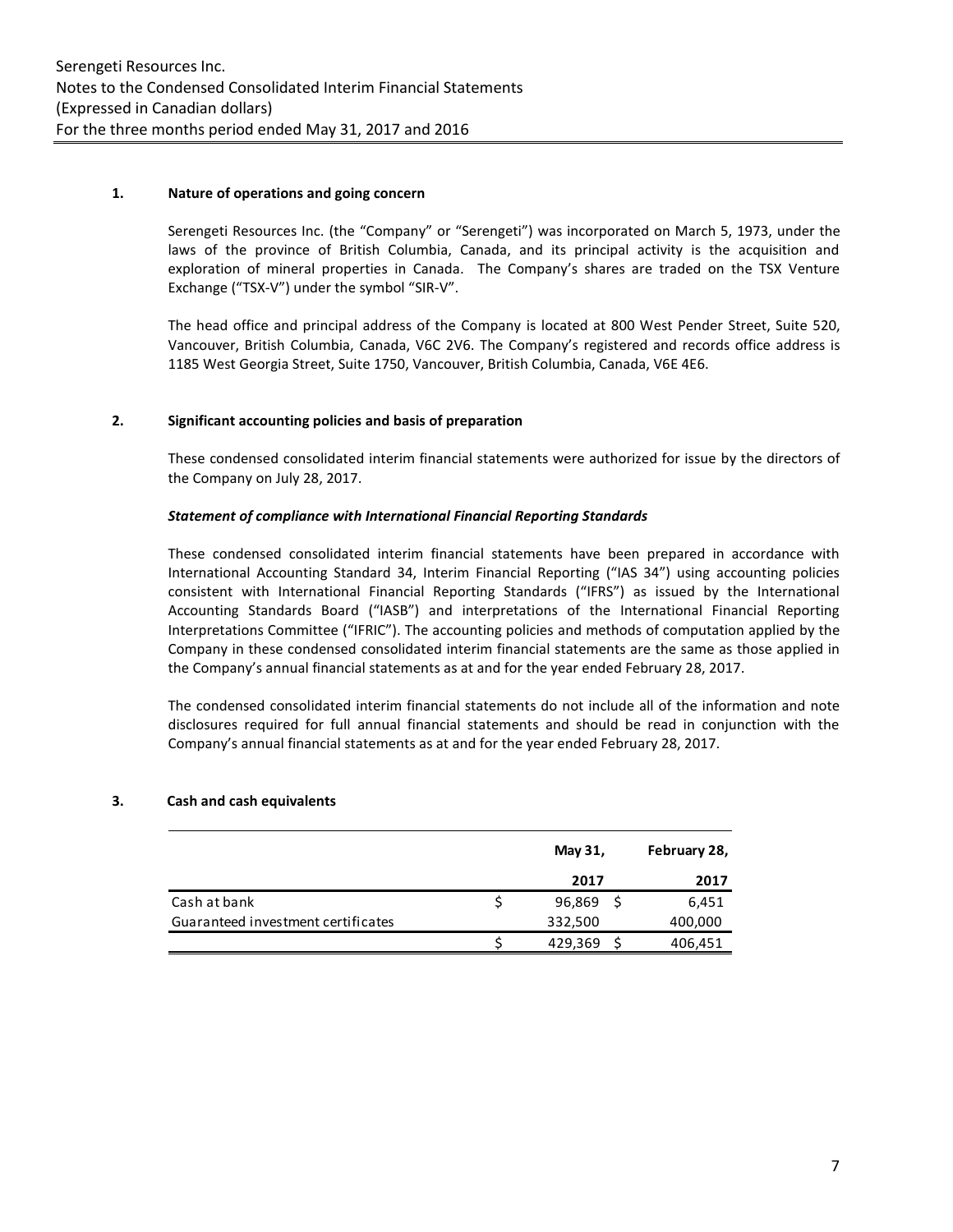## **4. Receivables**

|                      | May 31, | February 28,    |
|----------------------|---------|-----------------|
|                      | 2017    | 2017            |
| HST / GST receivable | 10,157  | 7,982           |
| Other receivables    | 1,540   | $\qquad \qquad$ |
|                      | 11,697  | 7,982           |

## **5. Reclamation deposits**

The Company has posted bonds and investment certificates to provide for certain potential reclamation liabilities as agreed with the Province of BC – Ministry of Energy, Mines and Petroleum Resources.

|                              | May 31, | February 28, |
|------------------------------|---------|--------------|
|                              | 2017    | 2017         |
| Balance, beginning of period | 73,024  | 73,024       |
| Addition                     | 10,000  |              |
| Balance, end of period       | 83,024  | 73,024       |

## **6. Exploration and evaluation assets**

The following is a description of the Company's exploration and evaluation assets and the related expenditures incurred for the three months ended May 31, 2017:

|                                         | Kwanika       |      | Milligan West |    | Other       | Three months ended<br>May 31, 2017 |  |  |  |  |  |     |
|-----------------------------------------|---------------|------|---------------|----|-------------|------------------------------------|--|--|--|--|--|-----|
| Balance, beginning and end of<br>period | \$<br>202,931 | - \$ | 43,111        | Ŝ. | 777,756     | \$<br>1,023,798                    |  |  |  |  |  |     |
| <b>Exploration and evaluation costs</b> |               |      |               |    |             |                                    |  |  |  |  |  |     |
| Balance, beginning of period            | \$17,036,577  | -S   | 311,112       | -S | 662,949     | \$<br>18,010,638                   |  |  |  |  |  |     |
| Costs incurred during period:           |               |      |               |    |             |                                    |  |  |  |  |  |     |
| Administration                          | 24            |      |               |    |             | 24                                 |  |  |  |  |  |     |
| Camp and operations                     | 901           |      | 180           |    | 57          | 1,138                              |  |  |  |  |  |     |
| Consulting                              | 7,520         |      | 3,111         |    | 2,542       | 13,173                             |  |  |  |  |  |     |
| <b>Drilling</b>                         | 467           |      |               |    |             |                                    |  |  |  |  |  | 467 |
| Resource Study/Engineering              | 91,081        |      |               |    |             | 91,081                             |  |  |  |  |  |     |
| Travel and accommodation                | 1,607         |      | 373           |    | 373         | 2,353                              |  |  |  |  |  |     |
|                                         | 101,600       |      | 3,664         |    | 2,972       | 108,236                            |  |  |  |  |  |     |
|                                         |               |      |               |    |             |                                    |  |  |  |  |  |     |
| Balance, end of period                  | \$17,138,177  | S.   | 314,776       | S  | 665,921     | \$<br>18,118,874                   |  |  |  |  |  |     |
| Total                                   | \$17,341,108  | Ś.   | 357,887       |    | \$1,443,677 | \$<br>19,142,672                   |  |  |  |  |  |     |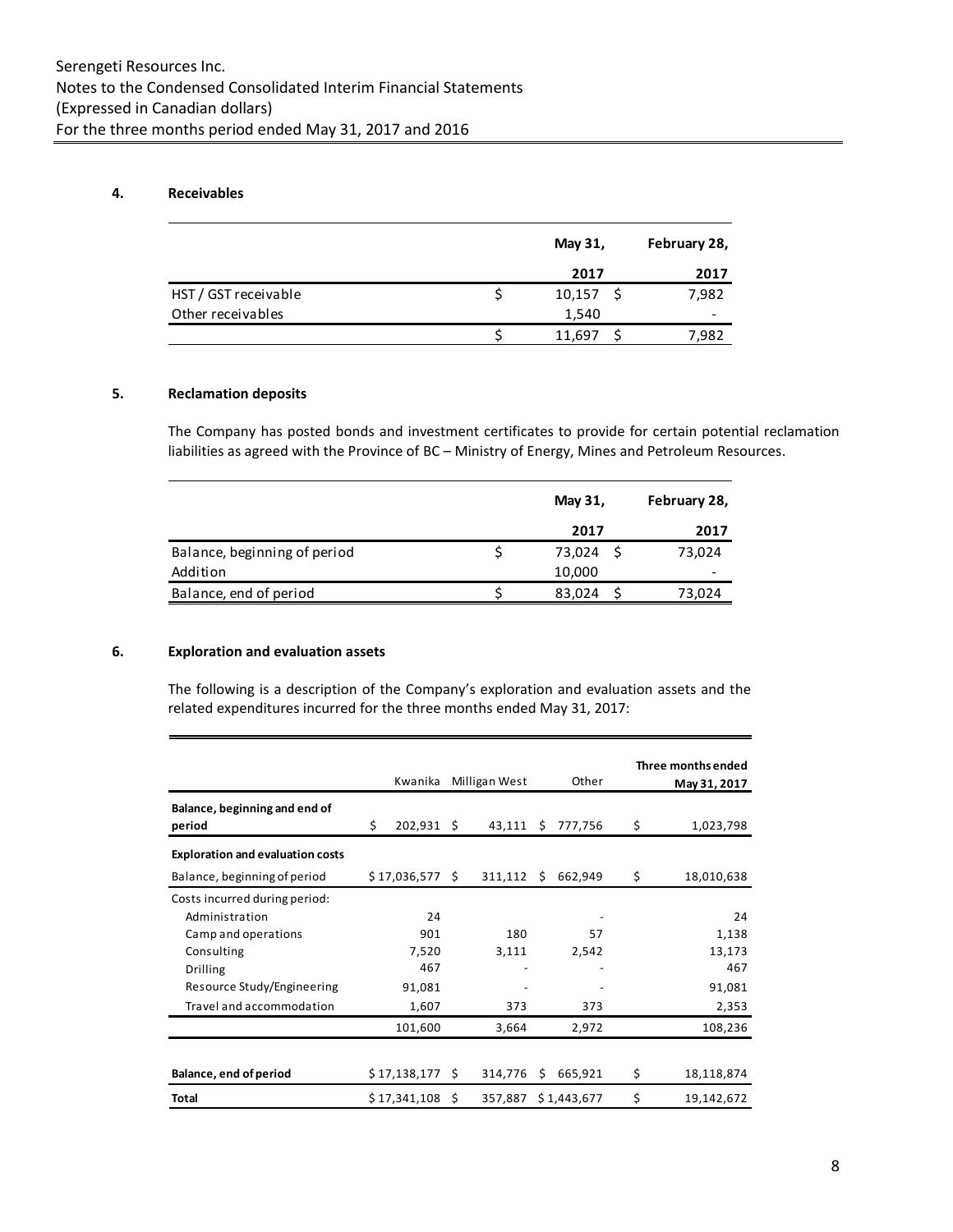### **6. Exploration and evaluation assets** (cont'd)

a) Kwanika

The Kwanika property was originally acquired by staking and is currently 95% owned by the Company as a result of the transaction set out below. It is located in the northern portion of the Quesnel Trough, British Columbia.

#### **Unincorporated joint venture agreement**

On April 6, 2016, the Company closed a transaction with Daewoo Minerals Canada Corp. ("DMC"), a 100% owned Canadian subsidiary of POSCO Daewoo Corp, whereby DMC may earn up to a 35% interest in Serengeti's Kwanika copper-gold project and four adjacent properties by providing funding of \$8.2 million.

The principal business terms of the joint venture agreement are as follows:

- DMC will fund \$1.2 million in the first year (paid) and has therefore earned a 5% interest in the Kwanika project, of which \$800,000 was dedicated to project expenditures and \$400,000 was paid directly to Serengeti as an operator's fee. This latter payment has been treated as a recovery of costs previously incurred by Serengeti on the Kwanika project.
- DMC may acquire an additional 30% interest in the project by electing, during the 90-day period subsequent to the filing of a Preliminary Economic Assessment ("PEA") in respect to the project, to fund an additional \$7 million contribution to the joint venture. Note 11 sets out that this notice to proceed to the 35% ownership was received from Daewoo on July 26, 2017.

Other terms include:

- Serengeti remains as project operator as long as it maintains a majority interest, and is entitled to charge a 10% operator's fee on expenditures beyond the initial \$1.2 million investment by DMC.
- Serengeti, in addition to maintaining its project interest, would be granted a 1% NSR royalty if its project interest is diluted below 50% and an additional 0.5% NSR royalty if its interest is diluted below 33 ⅓ %, subject to partial buyback provisions to DMC.
- DMC is to have certain concentrate offtake rights from production on the project, subject to Serengeti's ability to enter into separate streaming arrangements.
- b) Milligan West

The Company owns a 56.3% interest in the Milligan West property in joint venture with Fjordland Exploration Inc.

c) Other B.C. Properties

The Company owns a 100% interest in eight other properties (exclusive of Kwanika and related properties).

All of the Company's current mineral properties are located in British Columbia.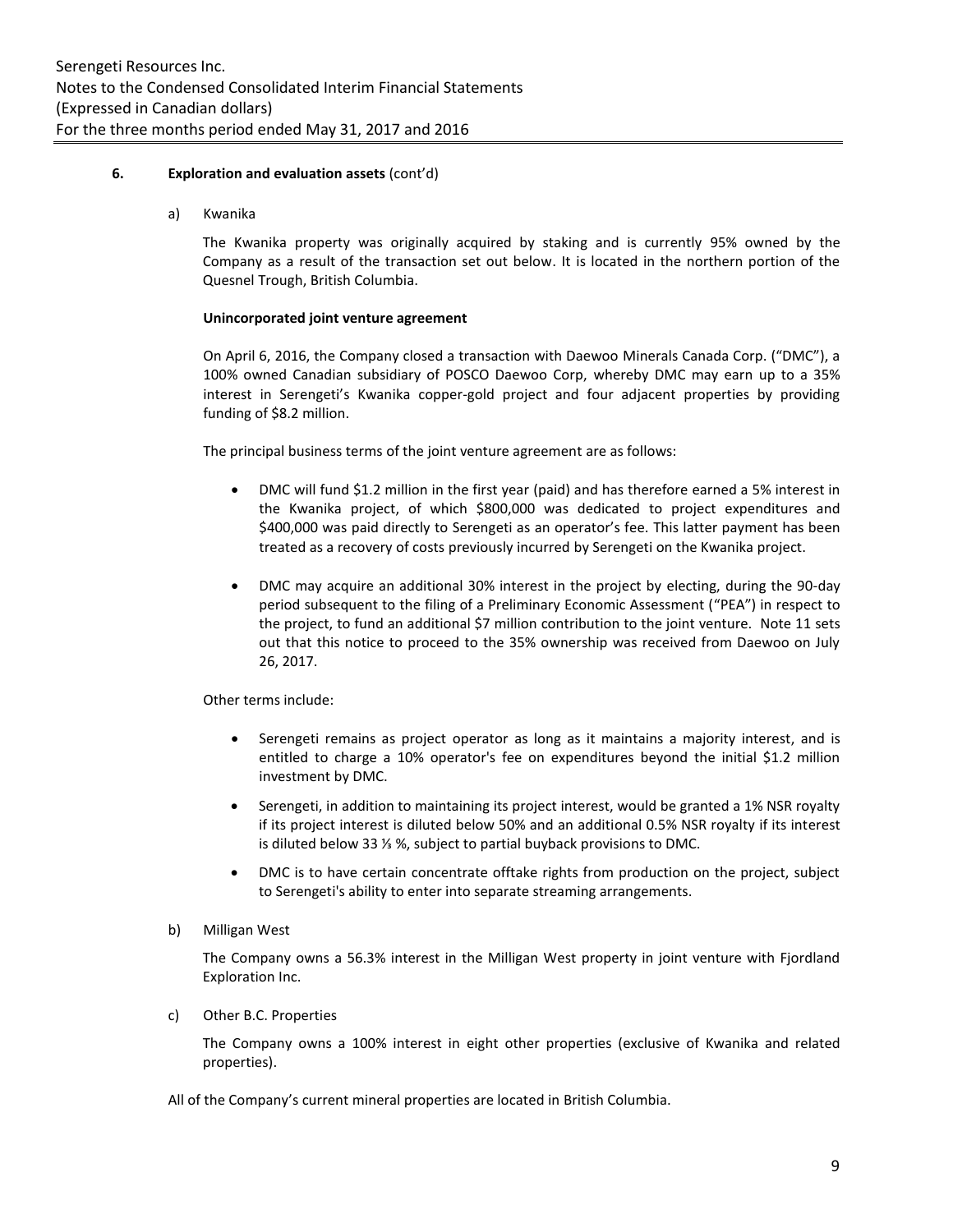## **7. Trade payables and accrued liabilities**

|                                         | May 31, | February 28, |
|-----------------------------------------|---------|--------------|
|                                         | 2017    | 2017         |
| Trade payables                          | 41,225  | 34,810       |
| Amounts due to related parties (Note 9) | 5,615   | 7,454        |
| Accrued liabilities                     | 18,750  | 30,000       |
|                                         | 65,590  | 72,264       |

## **8. Share capital and reserves**

#### *Authorized share capital*

An unlimited number of common shares without par value.

#### *Issued share capital*

At May 31, 2017, there were 76,893,821 issued and fully paid common shares (February 28, 2017 – 71,543,821).

During the three months ended May 31, 2017, a total of 5,350,000 warrants were exercised for cash proceeds of \$267,500.

See Note 11

#### *Basic and diluted loss per share*

The basic and diluted loss per share for the three month period ended May 31, 2017 was \$0.00 (2016 - \$0.00). The calculation of basic and diluted loss per share for the three month period ended May 31, 2017 was based on the loss attributable to common shareholders of \$115,172 (2016 - \$127,743) and the weighted average number of common shares outstanding of 73,835,125 (2016 – 63,120,821). The diluted loss per share does not include the effect of stock options and warrants as they are anti-dilutive. As of May 31, 2017, the total number of potentially dilutive warrants was 8,528,600 (2016 – 12,020,600) and the total number of potentially dilutive stock options excluded from the calculation of loss per share was 8,545,000 (2016 – 5,985,000). The aggregate number of potentially dilutive shares was 17,073,600.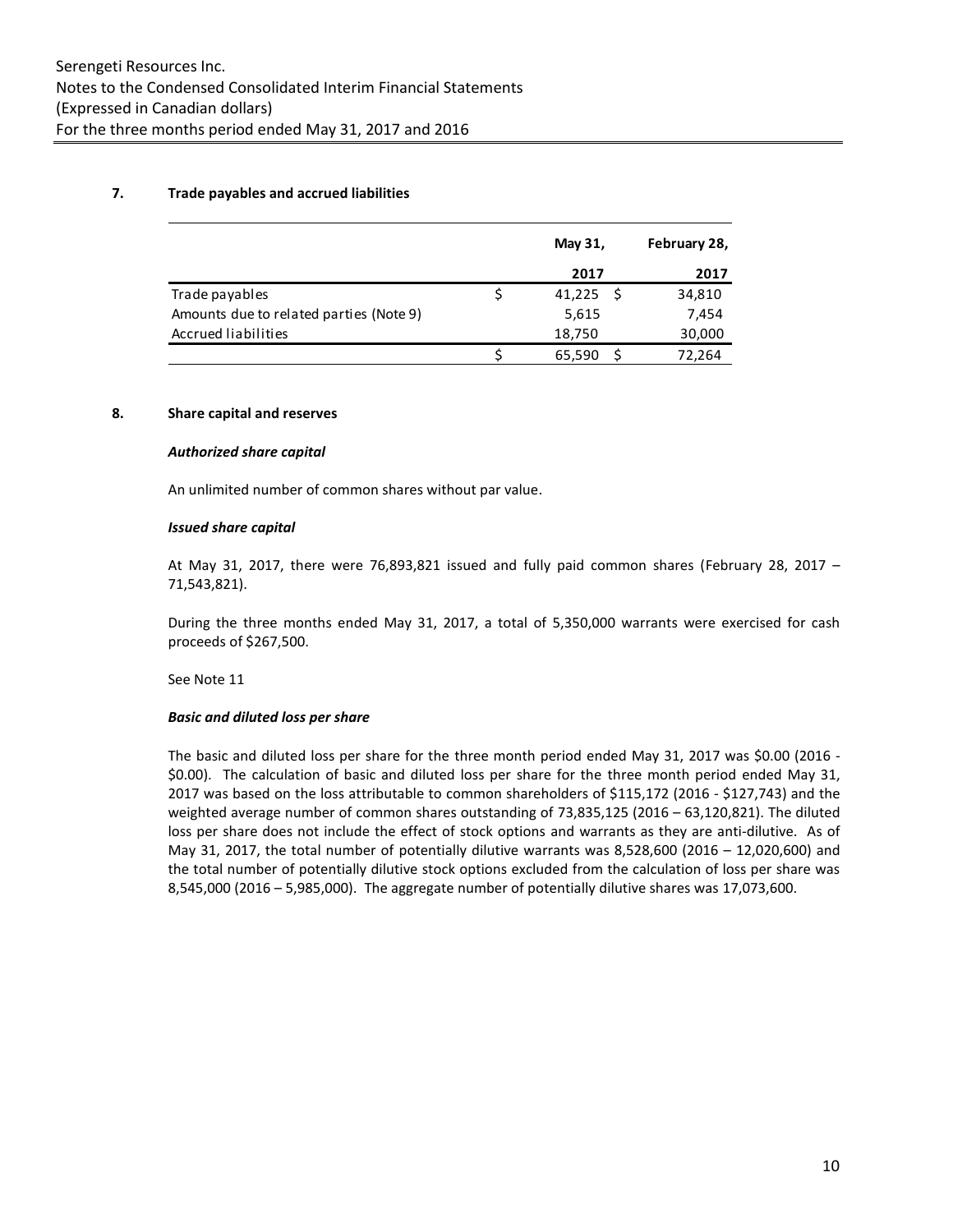## **8. Share capital and reserves** (cont'd)

#### *Warrants*

The following table summarizes information about the issued and outstanding warrants for the three month period ended May 31, 2017 and year ended February 28, 2017 are as follows:

|                           | May 31, 2017 |            |  | <b>February 28, 2017</b> |            |
|---------------------------|--------------|------------|--|--------------------------|------------|
|                           |              | Weighted   |  |                          | Weighted   |
|                           |              | average    |  |                          | average    |
|                           | Number of    | exercise   |  | Number of                | exercise   |
|                           | warrants     | price      |  | warrants                 | price      |
| Warrants outstanding,     |              |            |  |                          |            |
| beginning of period       | 13,878,600   | \$<br>0.08 |  | 12,020,600               | \$<br>0.05 |
| Warrants issued           |              |            |  | 3,519,000                | 0.15       |
| Warrants exercised        | (5,350,000)  | 0.05       |  | (1,661,000)              | 0.05       |
| Warrants outstanding, end |              |            |  |                          |            |
| of period                 | 8,528,600    | \$<br>0.08 |  | 13,878,600               | 0.08       |

See Note 11 regarding exercise of warrants subsequent to period end.

#### *Stock options*

The Company has adopted an incentive stock option plan, which provides that the Board of Directors of the Company may from time to time, in its discretion, and in accordance with TSX-V policies, grant to directors, officers, employees and consultants of the Company, non-transferable stock options to purchase common shares, provided that the number of common shares reserved for issuance does not exceed a fixed total of 12,624,000. Such options may be exercisable for a period of up to five years from the date of grant.

The changes in options during the three month period ended May 31, 2017 and year ended February 28, 2017 are as follows:

|                                    | May 31, 2017                                                     |      | <b>February 28, 2017</b> |          |                              |
|------------------------------------|------------------------------------------------------------------|------|--------------------------|----------|------------------------------|
|                                    | Weighted<br>average<br>Number of<br>exercise<br>options<br>price |      | Number of<br>options     | Weighted | average<br>exercise<br>price |
| Options outstanding, beginning of  |                                                                  |      |                          |          |                              |
| period                             | 8,545,000                                                        | 0.09 | 5,985,000                | Ś        | 0.10                         |
| Options granted                    |                                                                  |      | 3,645,000                |          | 0.11                         |
| Options exercised                  |                                                                  |      | (150,000)                |          | 0.06                         |
| Options expired                    |                                                                  |      | (935,000)                |          | 0.19                         |
| Options outstanding, end of period | 8,545,000                                                        | 0.09 | 8,545,000                | \$       | 0.09                         |
| Options exercisable, end of period | 8,545,000                                                        | 0.09 | 8,545,000                | \$       | 0.09                         |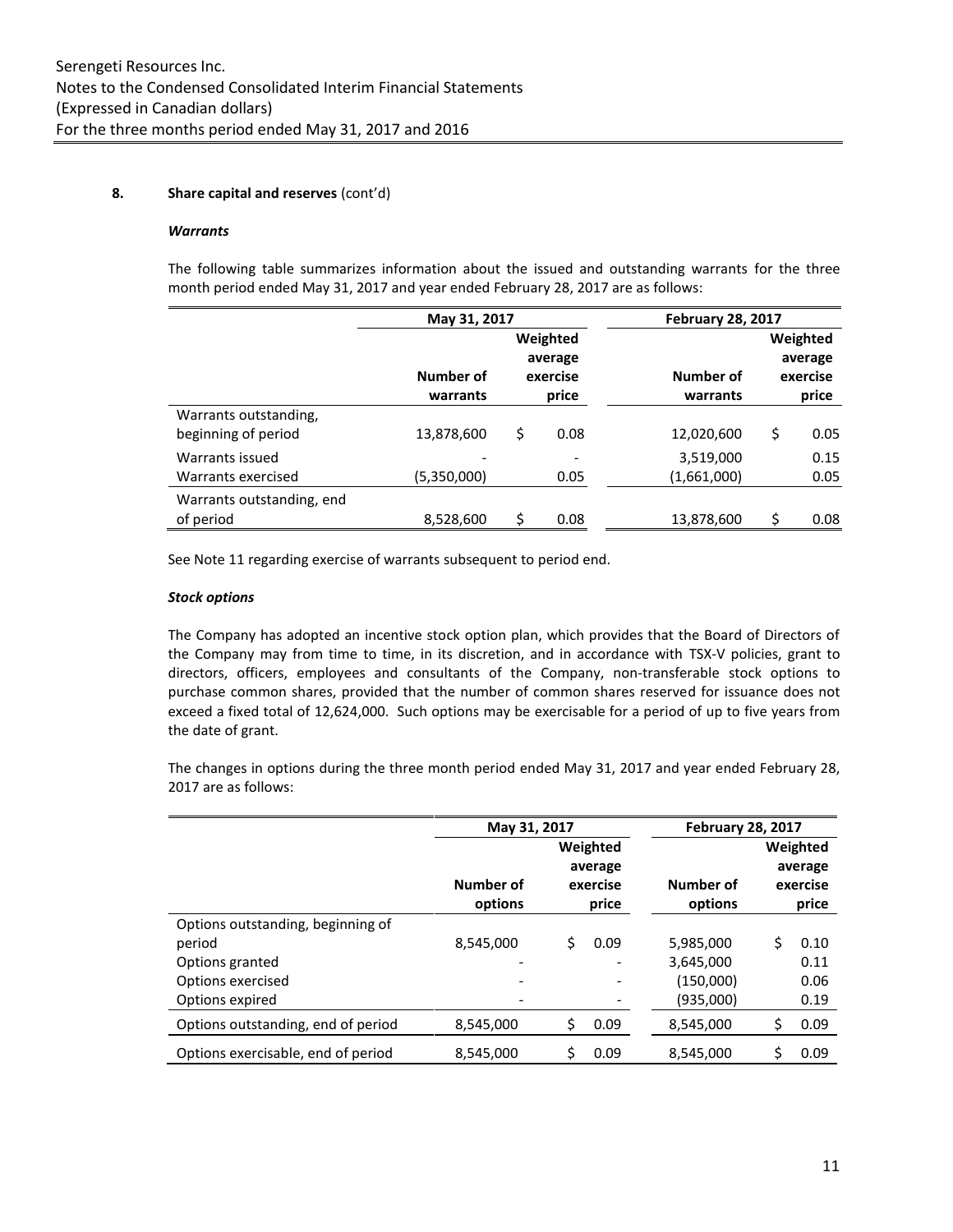### **8. Share capital and reserves** (cont'd)

Details of options outstanding as at May 31, 2017 are as follows:

| Weighted average | <b>Weighted average</b> | <b>Number of options</b> | <b>Number of options</b> |
|------------------|-------------------------|--------------------------|--------------------------|
| exercise price   | contractual life        | outstanding              | exercisable              |
| $$0.05 - $0.12$  | 2.31 years              | 6,420,000                | 6,420,000                |
| $$0.13 - $0.15$  | 4.37 year               | 2,125,000                | 2,125,000                |
|                  | 2.82 years              | 8,545,000                | 8,545,000                |

During the three month period ended May 31, 2017, the Company granted Nil (2016 – 1,320,000) stock options with a weighted average fair value of \$Nil (2016 - \$0.07) per option. The Company recorded share-based compensation of \$Nil (2016 - \$40,153) relating to options vested during the period.

See also Note 11.

## **9. Related party transactions**

#### *Related party balances*

The following amounts due to related parties are included in trade payables and accrued liabilities, and have arisen from the unpaid portion of certain fees disclosed below as well as amounts owing for expense reimbursements. These amounts are unsecured, non-interest bearing and have no fixed terms of repayment.

|                                       | May 31, | February 28, |
|---------------------------------------|---------|--------------|
|                                       | 2017    | 2017         |
| Directors and officers of the Company | 5,615   | 7,454        |

#### *Key management personnel compensation – paid or accrued*

Key management personnel include those persons having authority and responsibility for planning, directing and controlling activities of the Company as a whole. The Company has determined that its key management personnel consist of the Company's Board of Directors and corporate officers.

|                      | Three month period ended |              |  |  |
|----------------------|--------------------------|--------------|--|--|
|                      | May 31, 2017             | May 31, 2016 |  |  |
| Management fees (1)  | 42,000                   | 42,000       |  |  |
| Consulting (2)       | 13,342                   | 12,070       |  |  |
| Share-based payments | $\overline{\phantom{0}}$ | 40,153       |  |  |
|                      |                          |              |  |  |
|                      | 55,342                   | 94,223       |  |  |

(1) A portion of management fees are allocated to exploration and evaluation assets.

(2) Includes accounting fees paid to a company controlled by the CFO of \$10,868 (2016: \$7,565).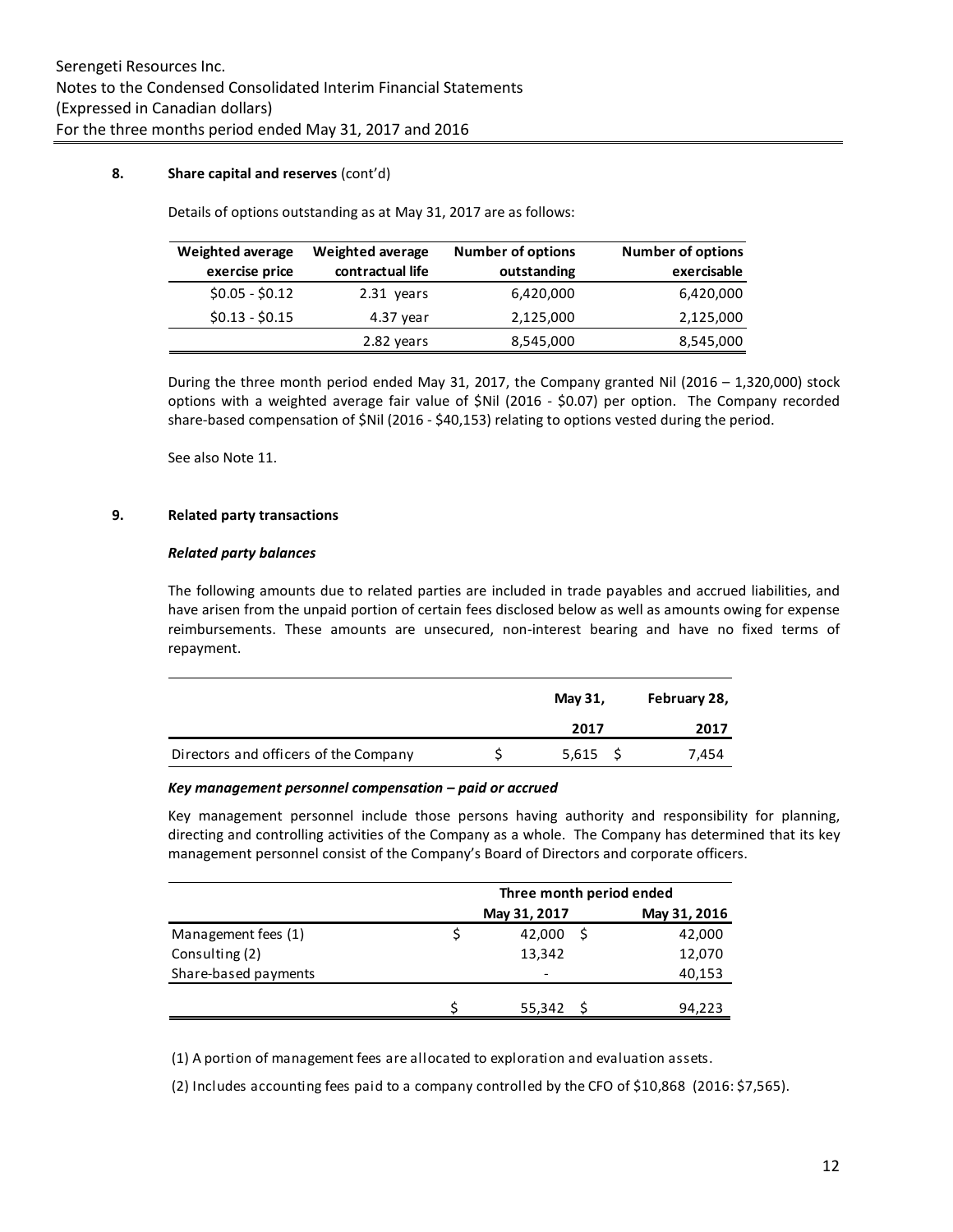### **10. Financial risk management**

The Company is exposed in varying degrees to a variety of financial instrument related risks. The Board of Directors approves and monitors the risk management processes, inclusive of documented investment policies, counterparty limits, and controlling and reporting structures. The type of risk exposure and the way in which such exposure is managed is summarized as follows:

#### *Credit risk*

Credit risk is the risk that one party to a financial instrument will fail to discharge an obligation and cause the other party to incur a financial loss. The Company's primary exposure to credit risk is on its cash held in bank accounts. The majority of cash is deposited in bank accounts at a major bank in Canada. As most of the Company's cash held by one bank there is a concentration of credit risk. This risk is managed by using major banks that are high credit quality financial institutions as determined by rating agencies.

#### *Liquidity risk*

Liquidity risk is the risk that the Company will not be able to meet its financial obligations as they fall due. The Company has a planning and budgeting process in place to help determine the funds required to support the Company's normal operating requirements on an ongoing basis. The Company ensures that there are sufficient funds to meet its short-term business requirements, taking into account its anticipated cash flows from operations and its holdings of cash and cash equivalents.

Historically, the Company's principal source of funding has been the issuance of equity securities for cash, primarily through private placements. The Company's access to financing is always uncertain. There can be no assurance of continued access to necessary levels of equity funding.

#### *Interest rate risk*

Interest rate risk is the risk that the fair value of future cash flows of a financial instrument will fluctuate because of changes in market interest rates. The Company is not exposed to significant interest rate risks.

#### *Capital Management*

The Company's policy is, if permitted by market conditions, to maintain a strong capital base so as to support investor and creditor confidence and support future development of the business. The capital structure of the Company consists of equity, comprising share capital and reserves net of accumulated deficit.

There were no changes in the Company's approach to capital management during the period.

The Company is not subject to any externally imposed capital requirements.

#### *Fair value*

The Company's financial instruments consist of cash and cash equivalents, receivables, reclamation deposits and trade payables and accrued liabilities. The fair value of these financial instruments other than cash and cash equivalents approximates their carrying values due to the short-term nature of these investments. Cash and cash equivalents are measured at fair value using Level 1 inputs.